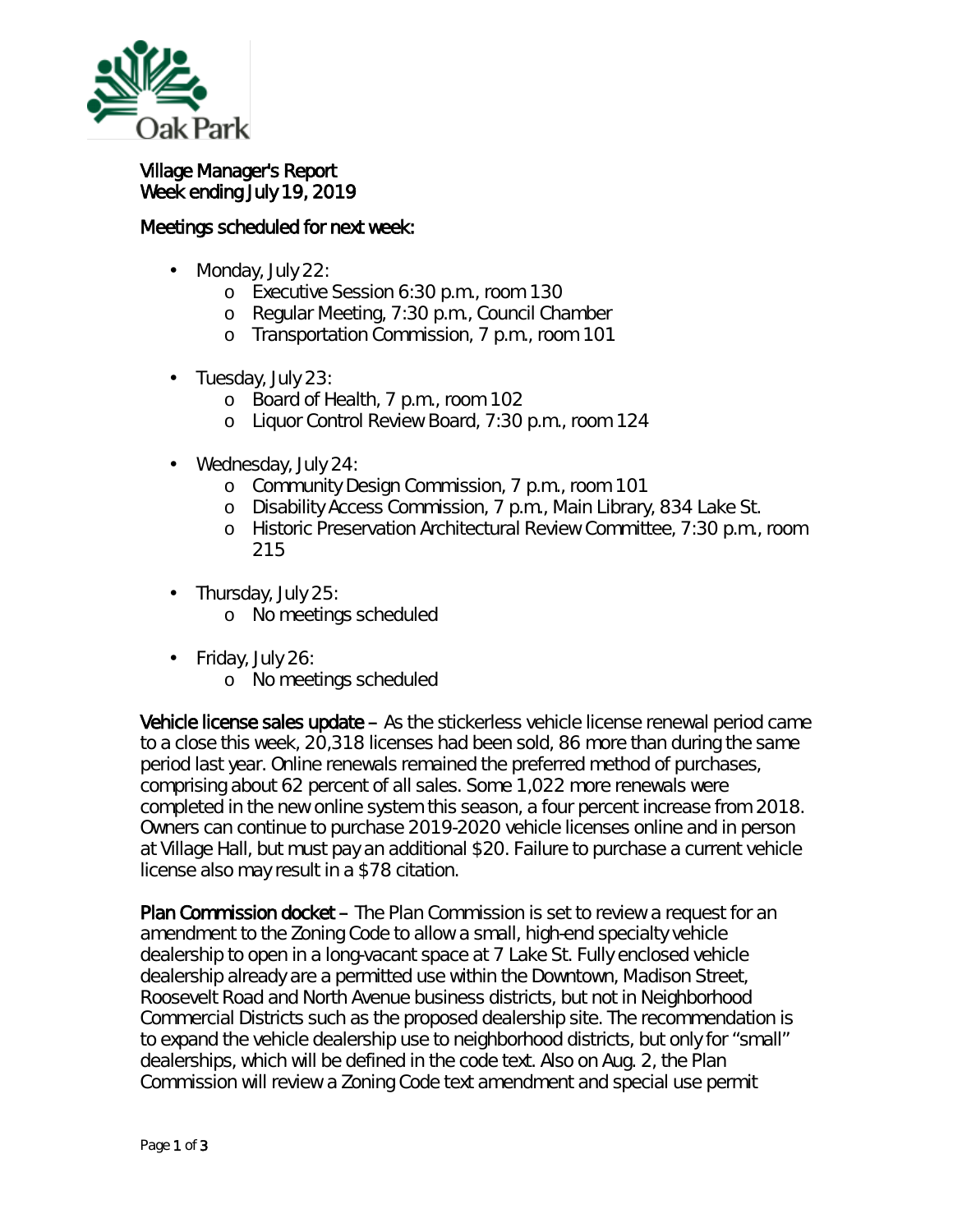application to allow an existing school to expand at 6300 Roosevelt Road. Plan Commission recommendations will come to the Village Board for consideration.

Downtown construction update – The overnight work on Lake Street and Forest Avenue has been completed. Forest Avenue north of Lake Street will be closed at least into next week to allow ComEd to complete underground work related to the Albion development project. AT&T will be back on Lake Street once Forest is reopened, most likely the week of July 29. The AT&T work will require closing the east bound lane of Lake Street for about four days. Traffic will be detoured west on Ontario Street and then south on Marion Street during the daytime work hours, but both lanes of Lake Street will be reopened at the end of each work day. Roadway patching and restoration of Lake Street will follow in the coming weeks.

Village Hall parking lot update – The waterproofing membrane was installed this week on the roof of the Police garage under the Village Hall parking lot. At least another three weeks will be required to finish the plaza and return the entire lot to service.

Madison Street update – The majority of concrete work east of Oak Park Avenue has been completed as have the medians and pedestrian refuges within them. Connecting the median irrigation systems to the water main also have begun, but should not affect service to any nearby properties. Concrete work began this week west of Oak Park Avenue and should be completed within about three weeks. Traffic west of Oak Park Avenue will be shifted to one lane in each direction. The night time sewer lining was expected to wrap up by the end of this week. Contractors are optimistic that the pavement leveling binder will be installed between East Avenue and Austin Boulevard prior to the start of school in late August. Construction updates continue to be distributed via email and posted on the dedicated project website [www.madisonstreetconstruction.com.](http://www.madisonstreetconstruction.com/)

**I-290 spot repairs** – The Illinois Department of Transportation is gearing up to make spot repairs on various state-maintained expressway routes, including I-290 between Austin Boulevard and Harlem Avenue. Work will be performed during the night to minimize traffic disruption and should be completed in September.

Street resurfacing has begun – Local street resurfacing projects began with the underground utilities for the traffic calming projects on Taylor and Lombard avenues between LeMoyne Parkway and North Avenue. Reconstruction of Wisconsin Avenue between Harrison and Adams streets and Marion Street between Ontario Street and Chicago Avenue will follow. The final phase will include resurfacing portions of Clarence Avenue, Randolph Street and Iowa Street, which should be completed in September. Work includes improving sidewalks and crossing ramps to meet the requirements of the Americans with Disabilities Act (ADA).

Miscellaneous construction updates – Clarence Avenue remained closed this week between Roosevelt Road and Harvard Street, as the sewer project moves toward a fall completion. Maple Avenue near Oak Park Hospital has been paved as part of the hospital expansion project. Sidewalk corners and installation of the bus shelter are the only remaining tasks associated with the South Boulevard streetscape